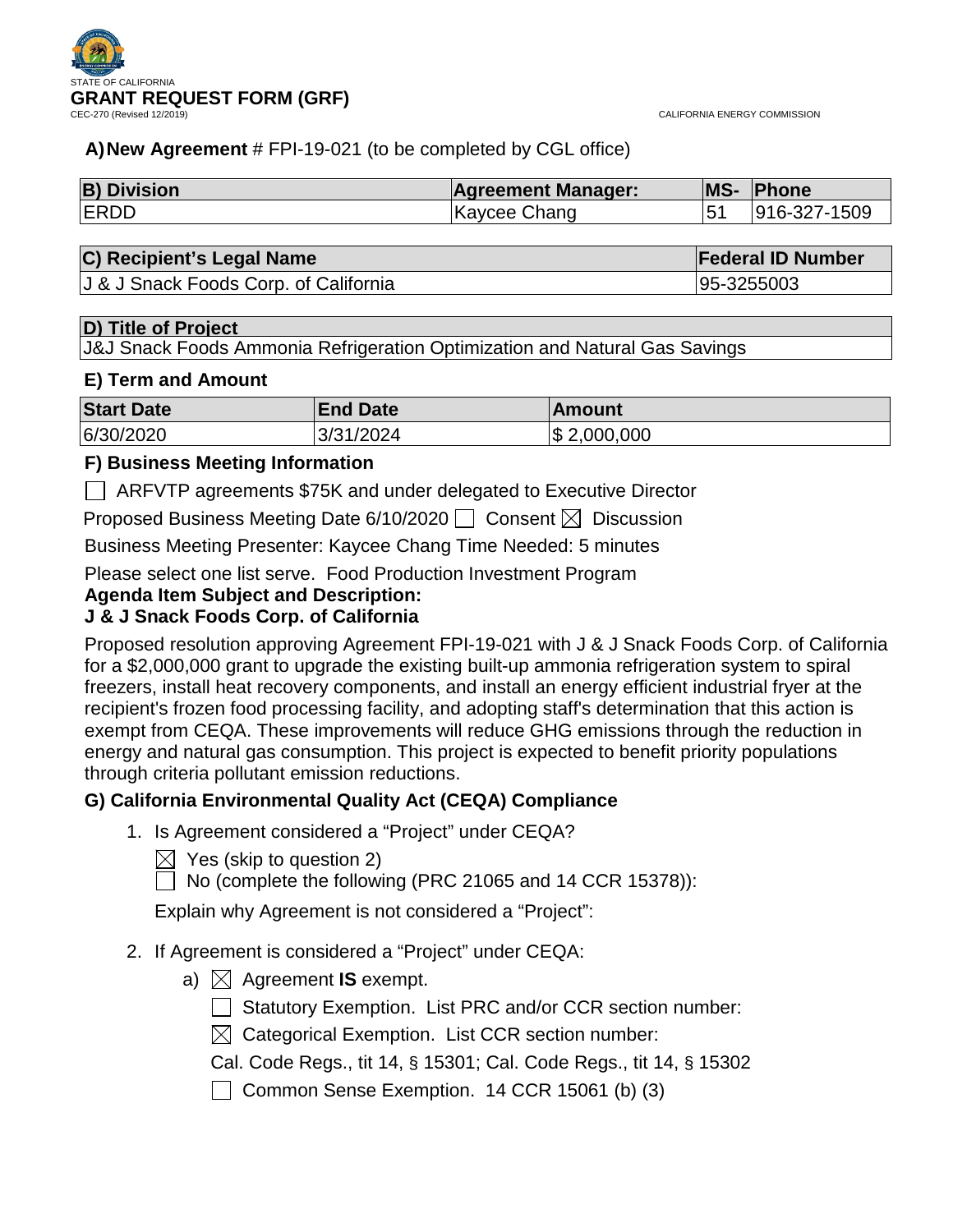

CALIFORNIA ENERGY COMMISSION

Explain reason why Agreement is exempt under the above section: 14 C.C.R. 15301. This project will involve minor alteration of existing facilities and mechanical equipment at an existing food processing facility and will result in no expansion of the existing use. The upgrades are for heat recovery and spiral freezers, which include adiabatic oil cooling fluid coolers, control system hardware, a spiral freezer fan panel, a dehumidification unit, an evaporative condenser, and associated components. The materials used to construct the system are chemically inert, not hazardous to human health, and do not have a significant effect on the environment. The systems purchased have safety certifications in compliance with relevant codes and standards. In addition, all required permits for installation and operation of the system will be obtained prior to system installation and demonstration. The demonstration will not have a significant impact on local air quality, noise, or traffic. For these reasons, the project will not have a significant effect on the environment and falls under the categorical exemption listed in 14 C.C.R. § 15301.

14 C.C.R. 15302. This project involves the replacement of existing mechanical equipment at an existing food processing facility in Vernon, CA. This project will replace existing inefficient equipment at an existing food processing facility to reduce energy consumption and greenhouse gas emissions. The equipment to be replaced includes an industrial fryer at the Recipient's food processing facility. The new equipment will be located on the same site as the equipment replaced and have substantially the same purpose and capacity as the equipment replaced. For these reasons, the project falls under categorical exemption listed in 14 C.C.R. § 15302.

Each exemption is an independent basis for finding the project is exempt.

b) Agreement **IS NOT** exempt. (consult with the legal office to determine next steps)

Check all that apply

- $\Box$  Initial Study
- **Negative Declaration**
- $\Box$  Mitigated Negative Declaration
- Environmental Impact Report
- Statement of Overriding Considerations

### **H) List all subcontractors (major and minor) and equipment vendors:** (attach additional sheets as necessary)

| Legal Company Name:                | <b>Budget</b> |
|------------------------------------|---------------|
| VCCT, Inc., dba VaCom Technologies | \$41,000      |

### **I) List all key partners: (attach additional sheets as necessary)**

| <b>Name:</b><br>---------<br>Legal<br>Cor<br>mpany |  |
|----------------------------------------------------|--|
|                                                    |  |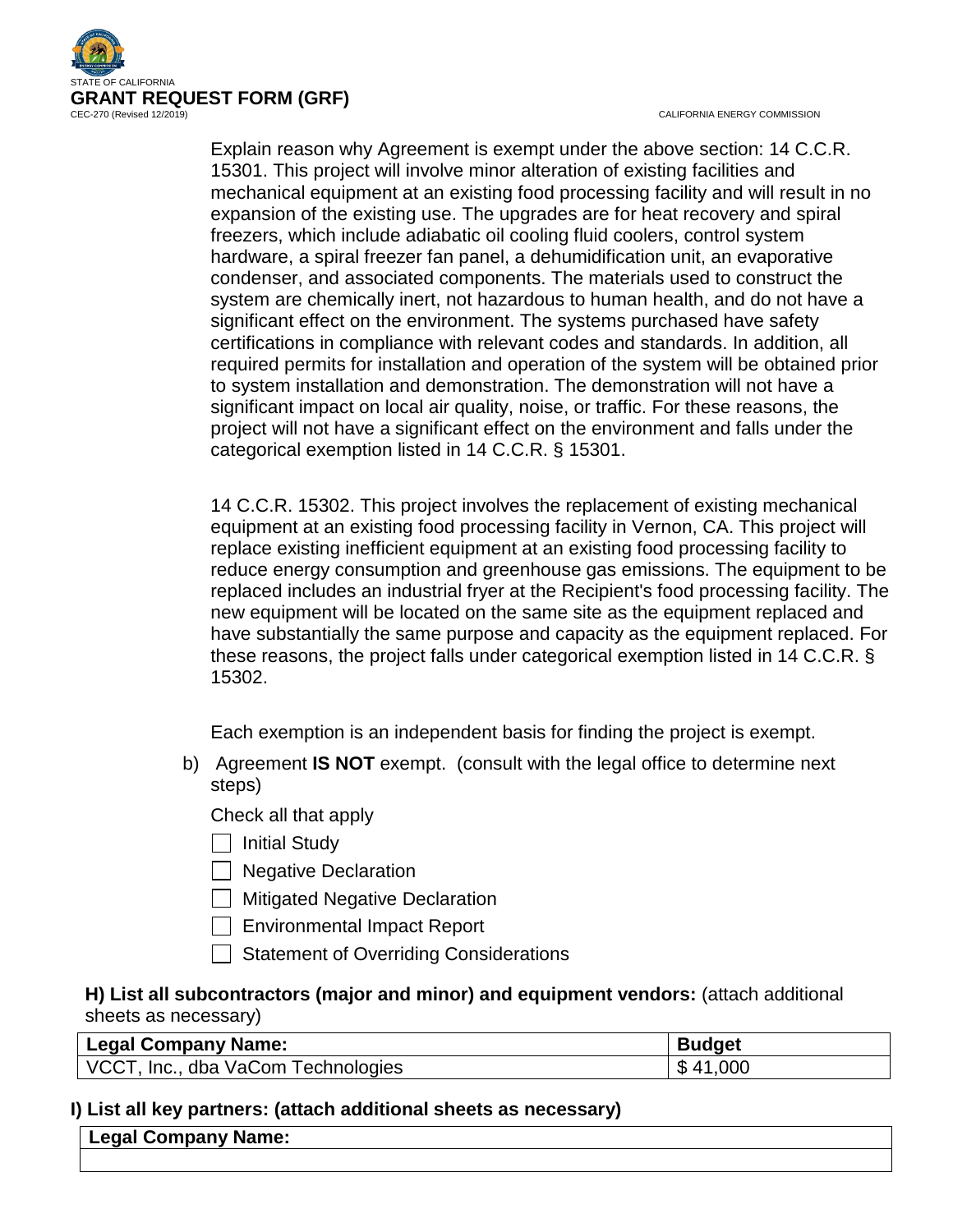

# **J) Budget Information**

CALIFORNIA ENERGY COMMISSION

| <b>Funding Source</b>        | <b>Funding Year of</b><br>Appropriation | <b>Budget List</b><br><b>Number</b> | <b>Amount</b>      |
|------------------------------|-----------------------------------------|-------------------------------------|--------------------|
| <b>GGRF</b>                  | $18-19$                                 | 301.002AB                           | \$2,000,000        |
| R&D Program Area: EERO: FPIP |                                         |                                     | TOTAL: \$2,000,000 |

Explanation for "Other" selection

Reimbursement Contract #: Federal Agreement #:

# **K) Recipient's Contact Information**

**1. Recipient's Administrator/Officer** Name: John Laisy Address: 5353 S Downey Rd City, State, Zip: Vernon, CA 90058-3725 Phone: 323-476-3807 E-Mail: JLaisy@jjsnack.com

# **2. Recipient's Project Manager**

Name: John Laisy Address: 5353 S Downey Rd City, State, Zip: Vernon, CA 90058-3725 Phone: 323-476-3807 E-Mail: JLaisy@jjsnack.com

# **L) Selection Process Used**

- $\boxtimes$  Competitive Solicitation Solicitation #: GFO-19-901p2
- $\Box$  First Come First Served Solicitation Solicitation #:

**\_\_\_\_\_\_\_\_\_\_\_\_\_\_\_\_\_\_\_\_\_\_\_\_\_\_\_ \_\_\_\_\_\_\_\_\_\_\_\_\_\_**

# **M) The following items should be attached to this GRF**

- 1. Exhibit A, Scope of Work  $\boxtimes$  Attached 2. Exhibit B, Budget Detail  $\boxtimes$  Attached 3. CEC 105, Questionnaire for Identifying Conflicts  $\boxtimes$  Attached 4. Recipient Resolution  $\boxtimes N/A$   $\Box$  Attached
	- 5. CEQA Documentation  $\Box$  N/A  $\Box$  Attached
- 

**\_\_\_\_\_\_\_\_\_\_\_\_\_\_\_\_\_\_\_\_\_\_\_\_\_\_\_ \_\_\_\_\_\_\_\_\_\_\_\_\_\_ Agreement Manager Date**

**Office Manager Date** 

**\_\_\_\_\_\_\_\_\_\_\_\_\_\_\_\_\_\_\_\_\_\_\_\_\_\_\_ \_\_\_\_\_\_\_\_\_\_\_\_\_\_ Deputy Director Date**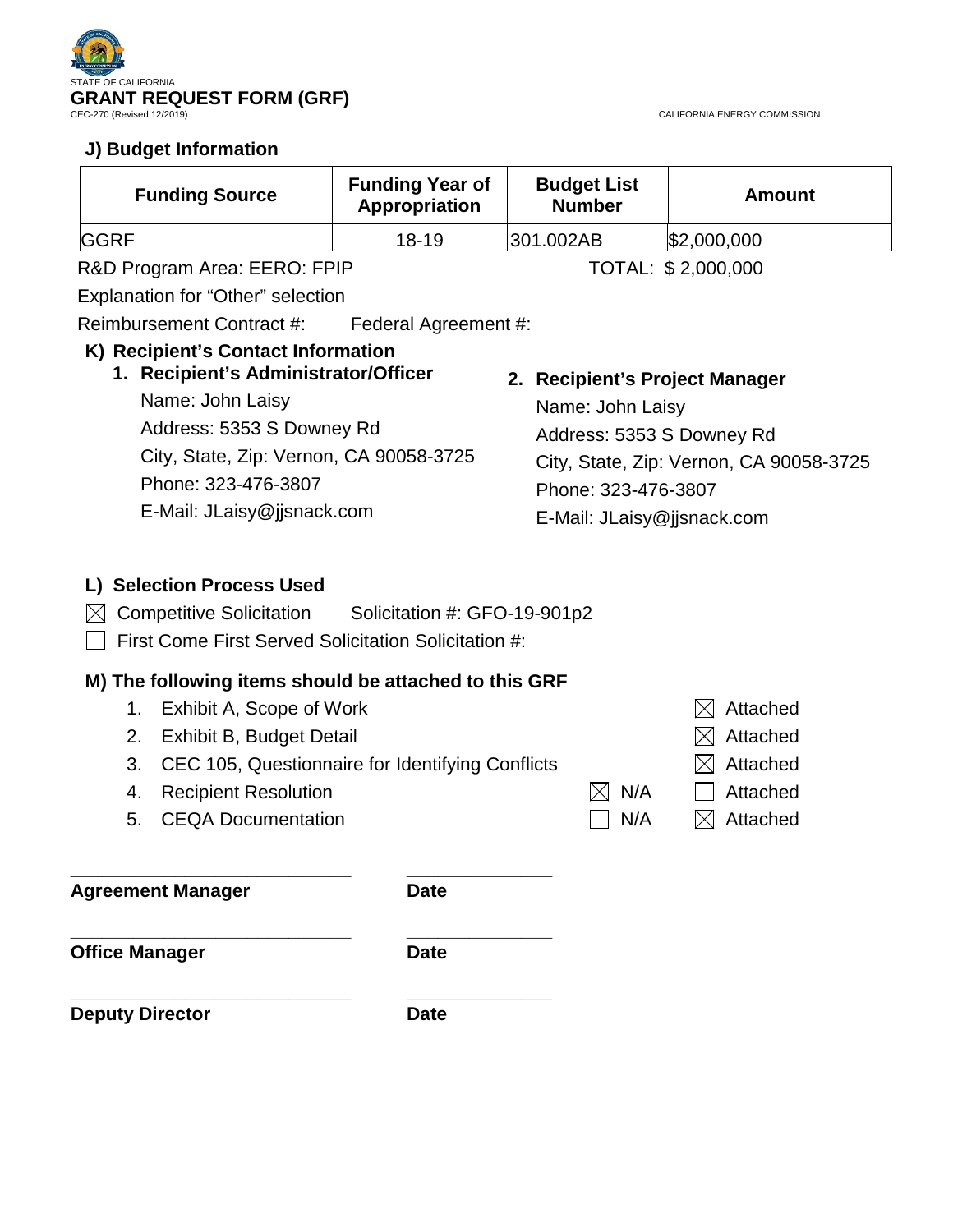### **I. TASK ACRONYM/TERM LISTS**

#### **A. Task List**

| Task # | CPR <sup>1</sup> | <b>Task Name</b>                           |
|--------|------------------|--------------------------------------------|
|        |                  | <b>General Project Tasks</b>               |
|        |                  | Site Preparation and Equipment Procurement |
|        |                  | <b>Equipment Installation</b>              |
|        |                  | Measurement and Verification               |
| 5      |                  | Technology/Knowledge Transfer Activities   |

#### **B. Acronym/Term List**

| Acronym/Term | <b>Meaning</b>                      |
|--------------|-------------------------------------|
| <b>CAM</b>   | <b>Commission Agreement Manager</b> |
| CAO          | <b>Commission Agreement Officer</b> |
| <b>CPR</b>   | <b>Critical Project Review</b>      |
| <b>GHG</b>   | <b>Greenhouse Gas</b>               |
| <b>GWP</b>   | <b>Global Warming Potential</b>     |
| HMI          | Human Machine Interface             |
| M&V          | Measurement and Verification        |
| <b>PLC</b>   | Programmable Logic Controller       |
| Recipient    | <b>J&amp;J Snack Foods</b>          |

#### **II. PURPOSE OF AGREEMENT, PROBLEM/SOLUTION STATEMENT, AND GOALS AND OBJECTIVES**

### **A. Purpose of Agreement**

The purpose of this Agreement is to upgrade the existing built-up ammonia refrigeration system, install heat recovery components, and install an industrial size fryer at the Recipient's frozen food processing facility. These improvements will result in both direct and indirect greenhouse gas (GHG) emission reductions through the reduction in energy consumption by the refrigeration system, and natural gas required for hot water and frying food.

### **B. Problem/ Solution Statement**

#### **Problem**

 $\overline{a}$ 

Refrigeration systems that utilize refrigerants such as R22, R404A, and R410A contribute to GHG due to their high global warming potential (GWP) rating of approximately 2,000 – 4,000. At J&J Snack Foods, a large built-up central system utilizing R-717 refrigerant, with 0 GWP is already in

<span id="page-3-0"></span><sup>1</sup> Please see subtask 1.3 in Part III of the Scope of Work (General Project Tasks) for a description of Critical Project Review (CPR) Meetings.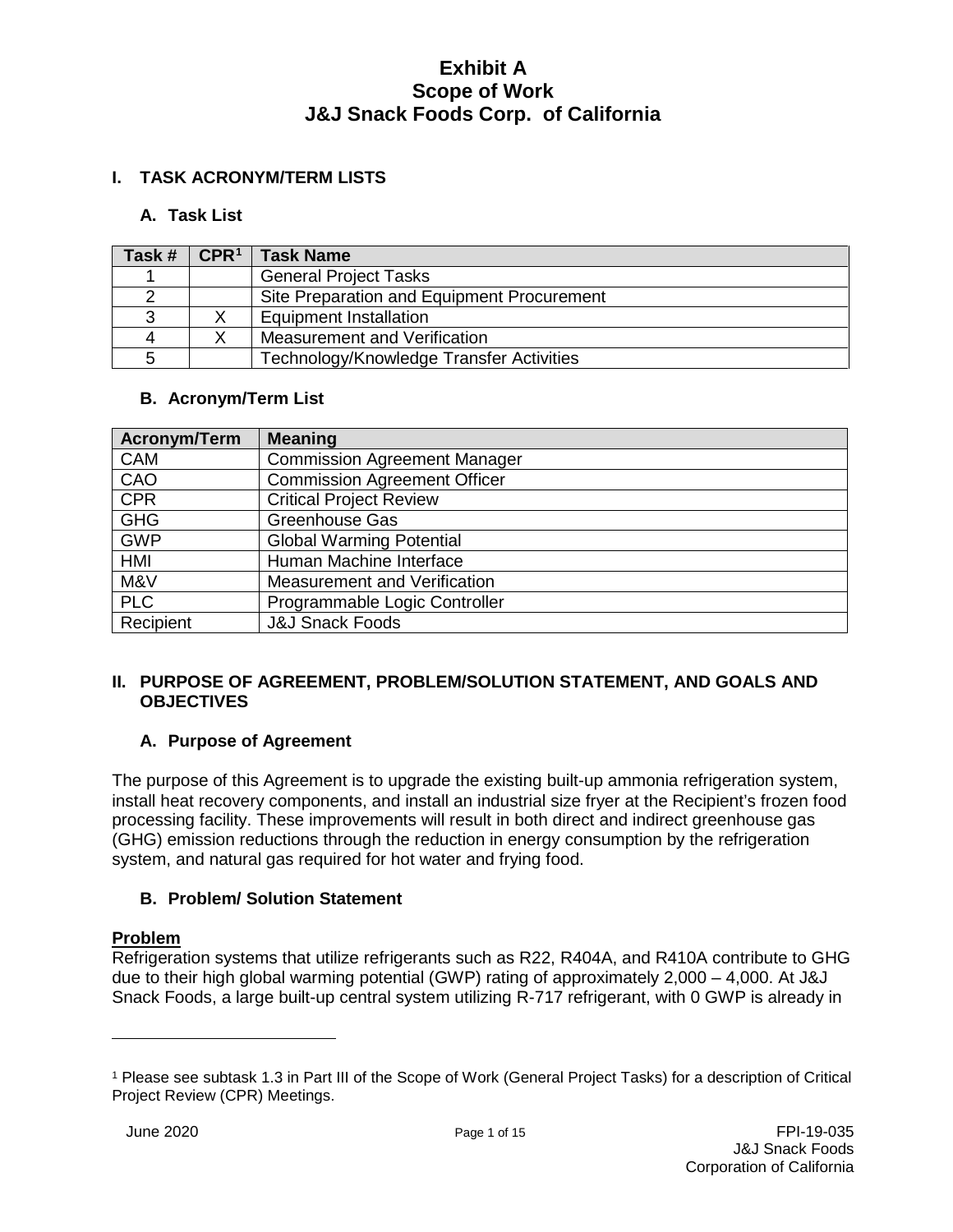place. In order to stay committed to the goal of reducing GHG emissions, a system needs to be upgraded once it has been determined to have degraded performance. Additionally, industrial food manufacturing processes require large amounts of heat. Much of the heat escapes through hot exhaust streams, and additional fuel must be burned to make up for the lost heat. The excess fuel consumption results in the release of excess amounts of carbon dioxide to the atmosphere.

#### **Solution**

The Recipient will upgrade many of the major components of their built-up refrigeration system. In doing so, the upgrades will reduce GHG emissions through reductions in electricity and natural gas. Additionally, an existing fryer will be replaced with one that utilizes heat recovery to improve overall natural gas efficiency. These projects will speed up the roll out of GHG reduction measures at the Recipient's frozen food processing facility.

#### **C. Goals and Objectives of the Agreement**

#### **Agreement Goals**

The goals of this Agreement are to reduce GHG emissions and energy consumption by implementing refrigeration system upgrades and installing a new industrial fryer with heat recovery components.

#### **Agreement Objectives**

The objectives of this Agreement are to:

- Measure the frozen food processing facility's electricity and natural gas consumption in order to establish a baseline for future comparisons.
- Upgrade current built-up central refrigeration system for improved efficiency.
- Install and operate an industrial size fryer with heat recovery components.
- Reduce direct GHG emissions through utilizing heat recovery from the refrigeration system to heat water and offset natural gas usage and by implementing a new fryer utilizing heat recovery.
- Reduce indirect GHG emissions through reducing refrigeration system usage.
- Reduce natural gas consumption by 30,000 therms per year, electricity by 2,000,000 kilowatt hours, greenhouse gas emissions by 600 metric tons of carbon dioxide equivalent per year in the frozen food processing facility.
- Share knowledge about the project with other food processors and market segments in California that can use the technology demonstrated.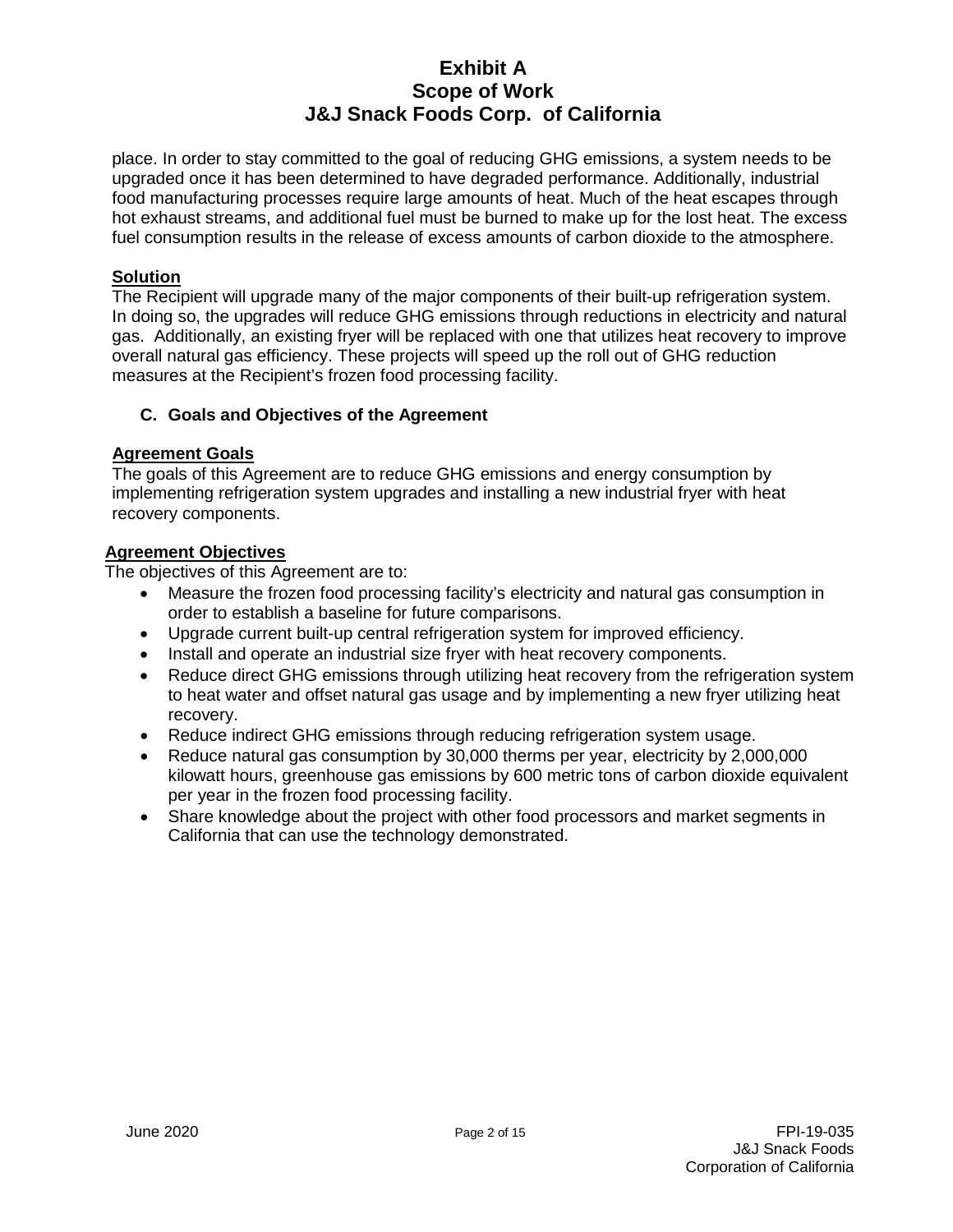#### **III. TASK 1 GENERAL PROJECT TASKS**

### **PRODUCTS**

### **Subtask 1.1 Products**

The goal of this subtask is to establish the requirements for submitting project products (e.g., reports, summaries, plans, and presentation materials). Unless otherwise specified by the Commission Agreement Manager (CAM), the Recipient must deliver products as required below by the dates listed in the **Project Schedule (Part V).** Products that require a draft version are indicated by marking **"(draft and final)"** after the product name in the "Products" section of the task/subtask. If "(draft and final)" does not appear after the product name, only a final version of the product is required. With respect to due dates within this Scope of Work, **"days"** means working days.

#### **The Recipient shall:**

For products that require a draft version, including the Final Report Outline and Final Report

- Submit all draft products to the CAM for review and comment in accordance with the Project Schedule (Part V). The CAM will provide written comments to the Recipient on the draft product within 15 days of receipt, unless otherwise specified in the task/subtask for which the product is required.
- Consider incorporating all CAM comments into the final product. If the Recipient disagrees with any comment, provide a written response explaining why the comment was not incorporated into the final product.
- Submit the revised product and responses to comments within 10 days of notice by the CAM, unless the CAM specifies a longer time period, or approves a request for additional time.

For products that require a final version only

• Submit the product to the CAM for acceptance. The CAM may request minor revisions or explanations prior to acceptance.

For all products

Submit all data and documents required as products in accordance with the following:

#### Instructions for Submitting Electronic Files and Developing Software:

# o **Electronic File Format**

 Submit all data and documents required as products under this Agreement in an electronic file format that is fully editable and compatible with the Energy Commission's software and Microsoft (MS)-operating computing platforms, or with any other format approved by the CAM. Deliver an electronic copy of the full text of any Agreement data and documents in a format specified by the CAM, such as memory stick or CD-ROM.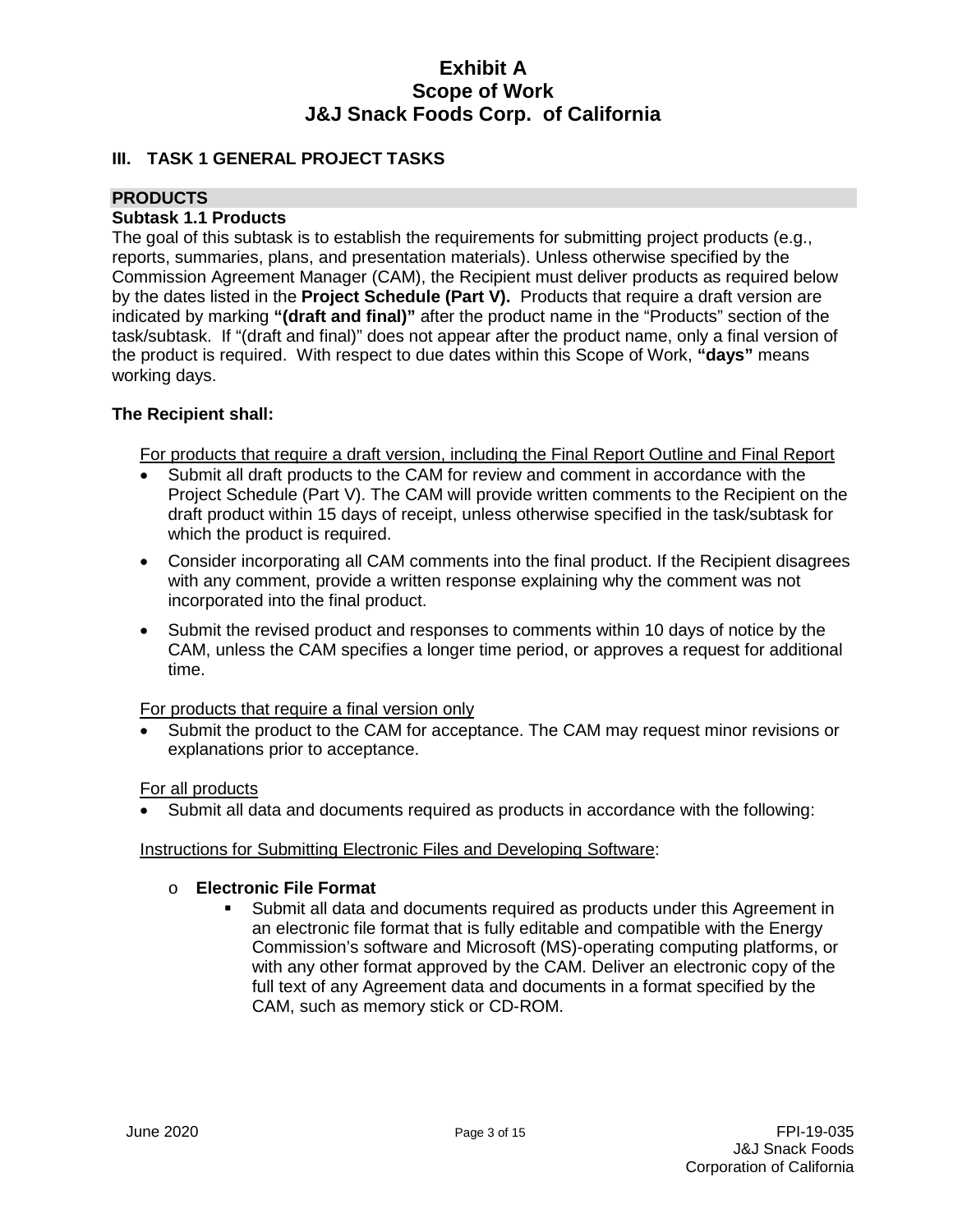The following describes the accepted formats for electronic data and documents provided to the Energy Commission as products under this Agreement, and establishes the software versions that will be required to review and approve all software products:

- Data sets will be in MS Access or MS Excel file format (version 2007 or later), or any other format approved by the CAM.
- Text documents will be in MS Word file format, version 2007 or later.
- Documents intended for public distribution will be in PDF file format.
- **The Recipient must also provide the native Microsoft file format.**
- Project management documents will be in Microsoft Project file format, version 2007 or later.

#### o **Software Application Development**

Use the following standard Application Architecture components in compatible versions for any software application development required by this Agreement (e.g., databases, models, modeling tools), unless the CAM approves other software applications such as open source programs:

- Microsoft ASP.NET framework (version 3.5 and up). Recommend 4.0.
- Microsoft Internet Information Services (IIS), (version 6 and up) Recommend 7.5.
- Visual Studio.NET (version 2008 and up). Recommend 2010.
- C# Programming Language with Presentation (UI), Business Object and Data Layers.
- **SQL (Structured Query Language).**
- Microsoft SQL Server 2008, Stored Procedures. Recommend 2008 R2.
- **Microsoft SQL Reporting Services. Recommend 2008 R2.**
- **XML** (external interfaces).

Any exceptions to the Electronic File Format requirements above must be approved in writing by the CAM. The CAM will consult with the Energy Commission's Information Technology Services Branch to determine whether the exceptions are allowable.

#### *MEETINGS*

#### **Subtask 1.2 Kick-off Meeting**

The goal of this subtask is to establish the lines of communication and procedures for implementing this Agreement.

#### **The Recipient shall:**

• Attend a "Kick-off" meeting with the CAM, the Commission Agreement Officer (CAO), and any other Energy Commission staff relevant to the Agreement. The Recipient will bring its Project Manager and any other individuals designated by the CAM to this meeting. The administrative and technical aspects of the Agreement will be discussed at the meeting. Prior to the meeting, the CAM will provide an agenda to all potential meeting participants. The meeting may take place in person or by electronic conferencing (e.g., WebEx), with approval of the CAM.

The administrative portion of the meeting will include discussion of the following:

- o Terms and conditions of the Agreement;
- o Administrative products (subtask 1.1);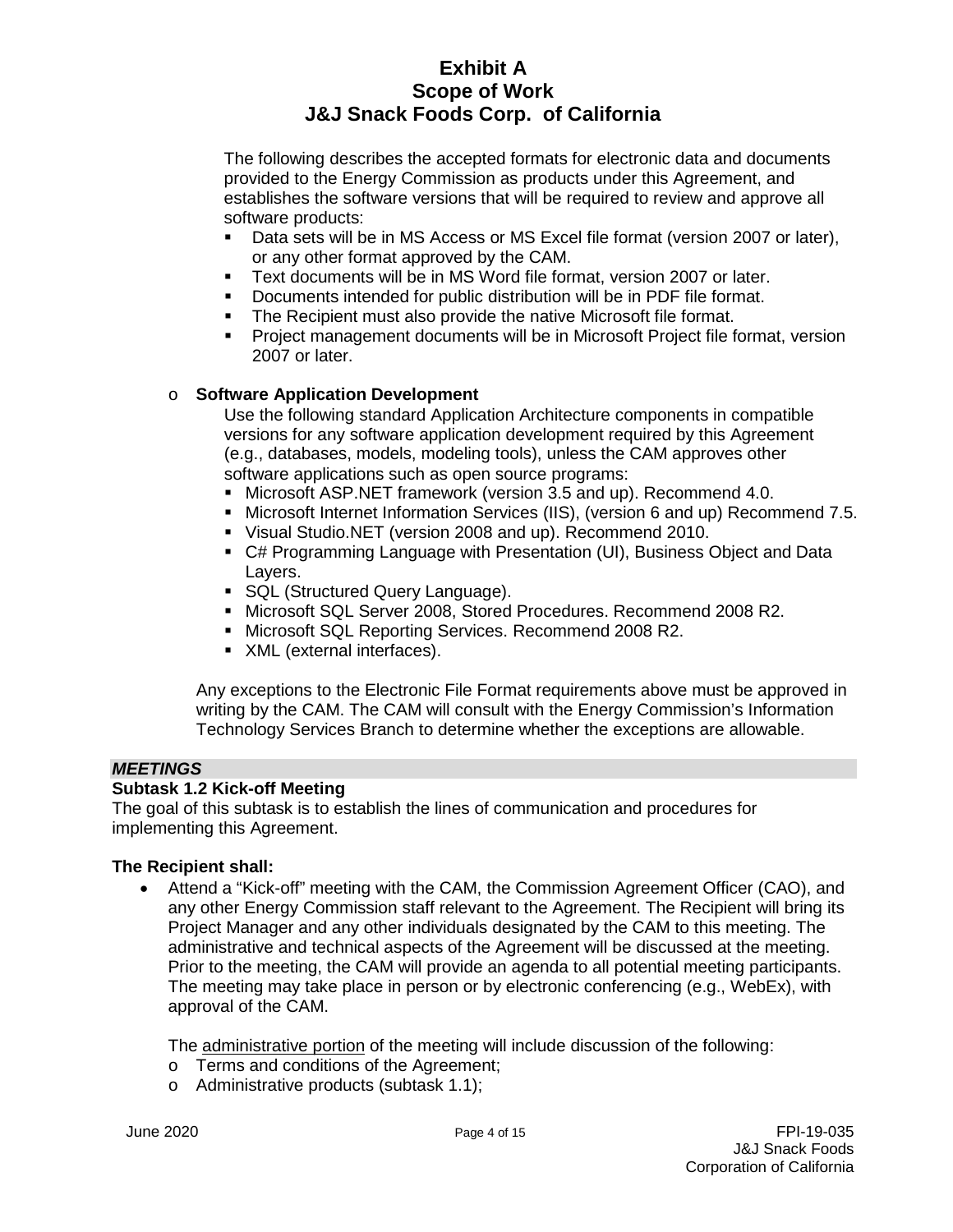- o CPR meetings (subtask 1.3);
- o Match fund documentation (subtask 1.6);
- o Permit documentation (subtask 1.7);
- o Subcontracts (subtask 1.8); and
- o Any other relevant topics.

The technical portion of the meeting will include discussion of the following:

- o The CAM's expectations for accomplishing tasks described in the Scope of Work;
- o An updated Project Schedule;
- o Technical products (subtask 1.1);
- o Progress reports and invoices (subtask 1.5);
- o Final Report (subtask 1.6); and
- o Any other relevant topics.
- Provide an *Updated Project Schedule, List of Match Funds,* and *List of Permits*, as needed to reflect any changes in the documents.

#### **The CAM shall:**

- Designate the date and location of the meeting.
- Send the Recipient a *Kick-off Meeting Agenda*.

#### **Recipient Products:**

- Updated Project Schedule *(if applicable)*
- Updated List of Match Funds *(if applicable)*
- Updated List of Permits *(if applicable)*

#### **CAM Product:**

• Kick-off Meeting Agenda

#### **Subtask 1.3 Critical Project Review (CPR) Meetings**

The goal of this subtask is to determine if the project should continue to receive Energy Commission funding, and if so whether any modifications must be made to the tasks, products, schedule, or budget. CPR meetings provide the opportunity for frank discussions between the Energy Commission and the Recipient. As determined by the CAM, discussions may include project status, challenges, successes, final report preparation, and progress on technical transfer and production readiness activities (if applicable). Participants will include the CAM and the Recipient, and may include the CAO and any other individuals selected by the CAM to provide support to the Energy Commission.

CPR meetings generally take place at key, predetermined points in the Agreement, as determined by the CAM and as shown in the Task List on page 1 of this Exhibit. However, the CAM may schedule additional CPR meetings as necessary. The budget will be reallocated to cover the additional costs borne by the Recipient, but the overall Agreement amount will not increase. CPR meetings generally take place at the Energy Commission, but they may take place at another location, or may be conducted via electronic conferencing (e.g., WebEx) as determined by the CAM.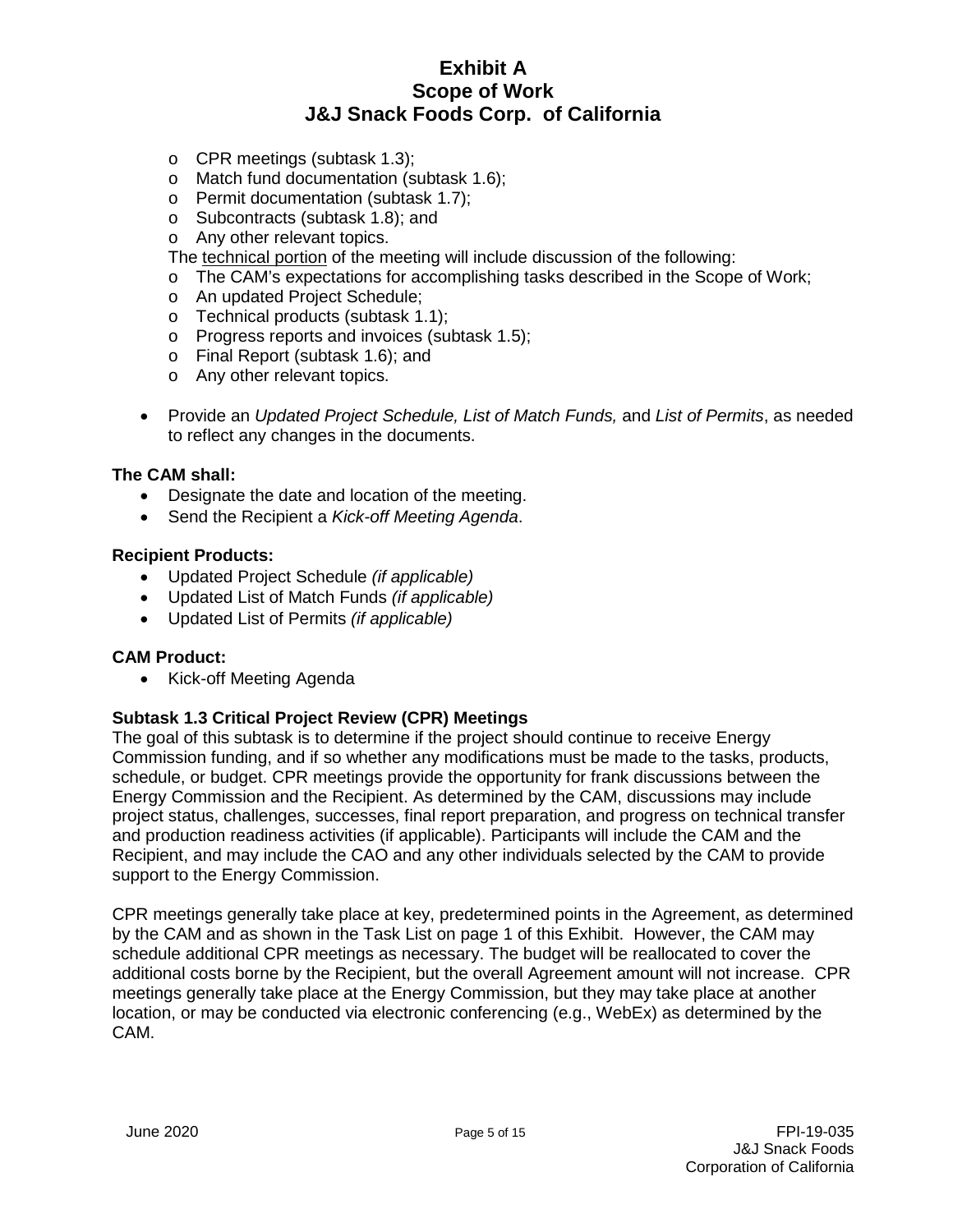#### **The Recipient shall:**

- Prepare a *CPR Report* for each CPR meeting that: (1) discusses the progress of the Agreement toward achieving its goals and objectives; and (2) includes recommendations and conclusions regarding continued work on the project.
- Submit the CPR Report along with any other *Task Products* that correspond to the technical task for which the CPR meeting is required (i.e., if a CPR meeting is required for Task 2, submit the Task 2 products along with the CPR Report).
- Attend the CPR meeting.
- Present the CPR Report and any other required information at each CPR meeting.

### **The CAM shall:**

- Determine the location, date, and time of each CPR meeting with the Recipient's input.
- Send the Recipient a *CPR Agenda* and a *List of Expected CPR Participants* in advance of the CPR meeting. If applicable, the agenda will include a discussion of match funding and permits.
- Conduct and make a record of each CPR meeting. Provide the Recipient with a *Schedule for Providing a Progress Determination* on continuation of the project.
- Determine whether to continue the project, and if so whether modifications are needed to the tasks, schedule, products, or budget for the remainder of the Agreement. If the CAM concludes that satisfactory progress is not being made, this conclusion will be referred to the Deputy Director of the Energy Research and Development Division.
- Provide the Recipient with a *Progress Determination* on continuation of the project, in accordance with the schedule. The Progress Determination may include a requirement that the Recipient revise one or more products.

### **Recipient Products:**

- CPR Report(s)
- Task Products (draft and/or final as specified in the task)

#### **CAM Products:**

- CPR Agenda
- List of Expected CPR Participants
- Schedule for Providing a Progress Determination
- Progress Determination

#### **Subtask 1.4 Final Meeting**

The goal of this subtask is to complete the closeout of this Agreement.

#### **The Recipient shall:**

• Meet with Energy Commission staff to present project findings, conclusions, and recommendations. The final meeting must be completed during the closeout of this Agreement. This meeting will be attended by the Recipient and CAM, at a minimum.

The (meeting may occur in person or by electronic conferencing (e.g., WebEx), with approval of the CAM.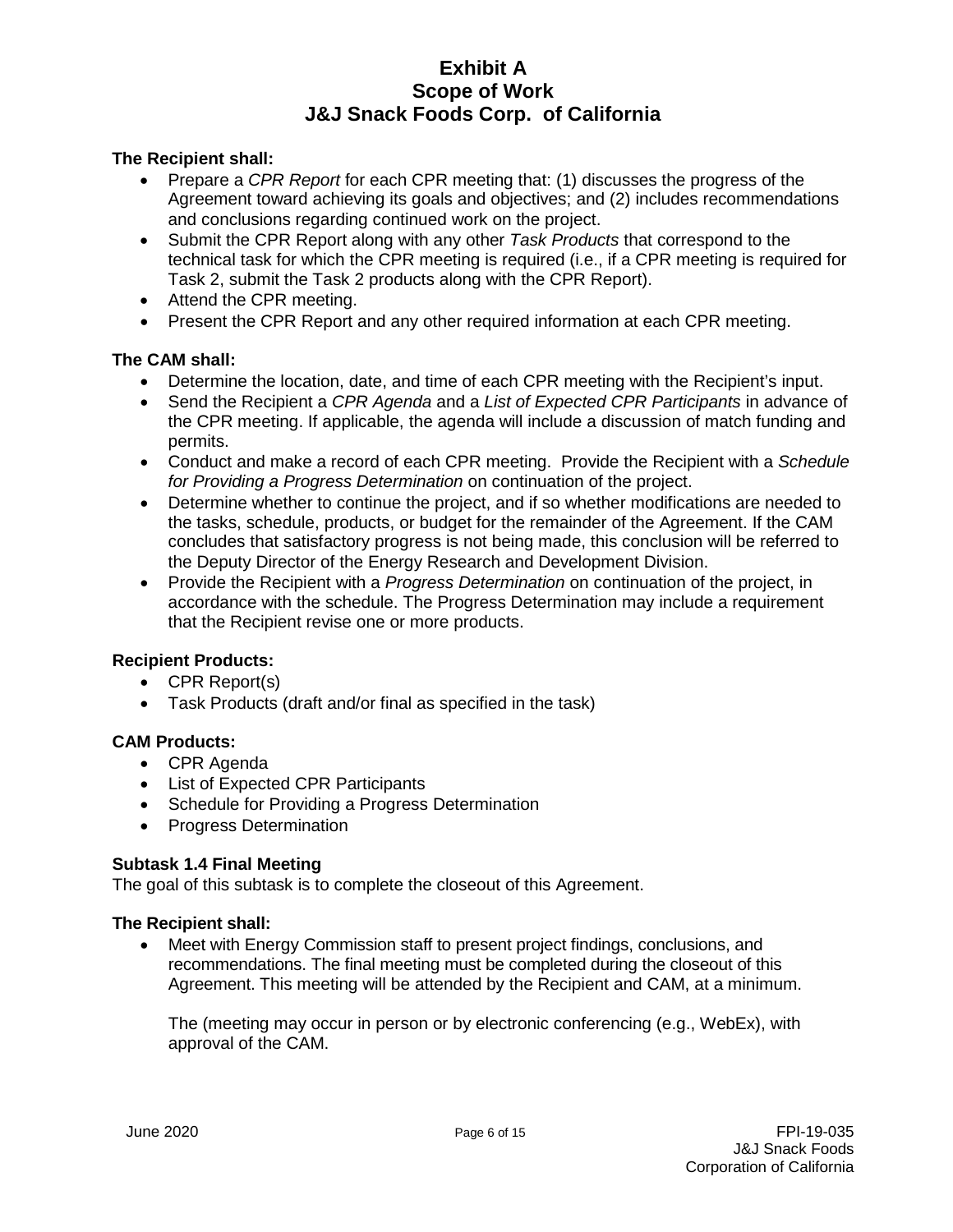The technical and administrative aspects of Agreement closeout will be discussed at the meeting, which may be divided into two separate meetings at the CAM's discretion.

- $\circ$  The technical portion of the meeting will involve the presentation of findings, conclusions, and recommended next steps (if any) for the Agreement. The CAM will determine the appropriate meeting participants.
- $\circ$  The administrative portion of the meeting will involve a discussion with the CAM and the CAO of the following Agreement closeout items:
	- Disposition of any state-owned equipment.
	- Need to file a Uniform Commercial Code Financing Statement (Form UCC-1) regarding the Energy Commission's interest in patented technology.
	- The Energy Commission's request for specific "generated" data (not already provided in Agreement products).
	- Need to document the Recipient's disclosure of "subject inventions" developed under the Agreement.
	- **EXECT:** "Surviving" Agreement provisions such as repayment provisions and confidential products.
	- Final invoicing and release of retention.
- Prepare a *Final Meeting Agreement Summary* that documents any agreement made between the Recipient and Commission staff during the meeting.
- Prepare a *Schedule for Completing Agreement Closeout Activities*.
- Provide *All Draft and Final Written Products* on a CD-ROM or USB memory stick, organized by the tasks in the Agreement.

#### **Products:**

- Final Meeting Agreement Summary *(if applicable)*
- Schedule for Completing Agreement Closeout Activities
- All Draft and Final Written Products

### *REPORTS AND INVOICES*

#### **Subtask 1.5 Progress Reports and Invoices**

The goals of this subtask are to: (1) periodically verify that satisfactory and continued progress is made towards achieving the project objectives of this Agreement; and (2) ensure that invoices contain all required information and are submitted in the appropriate format.

- Submit a quarterly *Progress Report* to the CAM. Each progress report must:
	- o Summarize progress made on all Agreement activities as specified in the scope of work for the preceding month, including accomplishments, problems, milestones, products, schedule, fiscal status, and an assessment of the ability to complete the Agreement within the current budget and any anticipated cost overruns. See the Progress Report Format Attachment for the recommended specifications.
- Submit a quarterly *Invoice* that follows the instructions in the "Payment of Funds" section of the terms and conditions, including a financial report on Match Fund and in-state expenditures.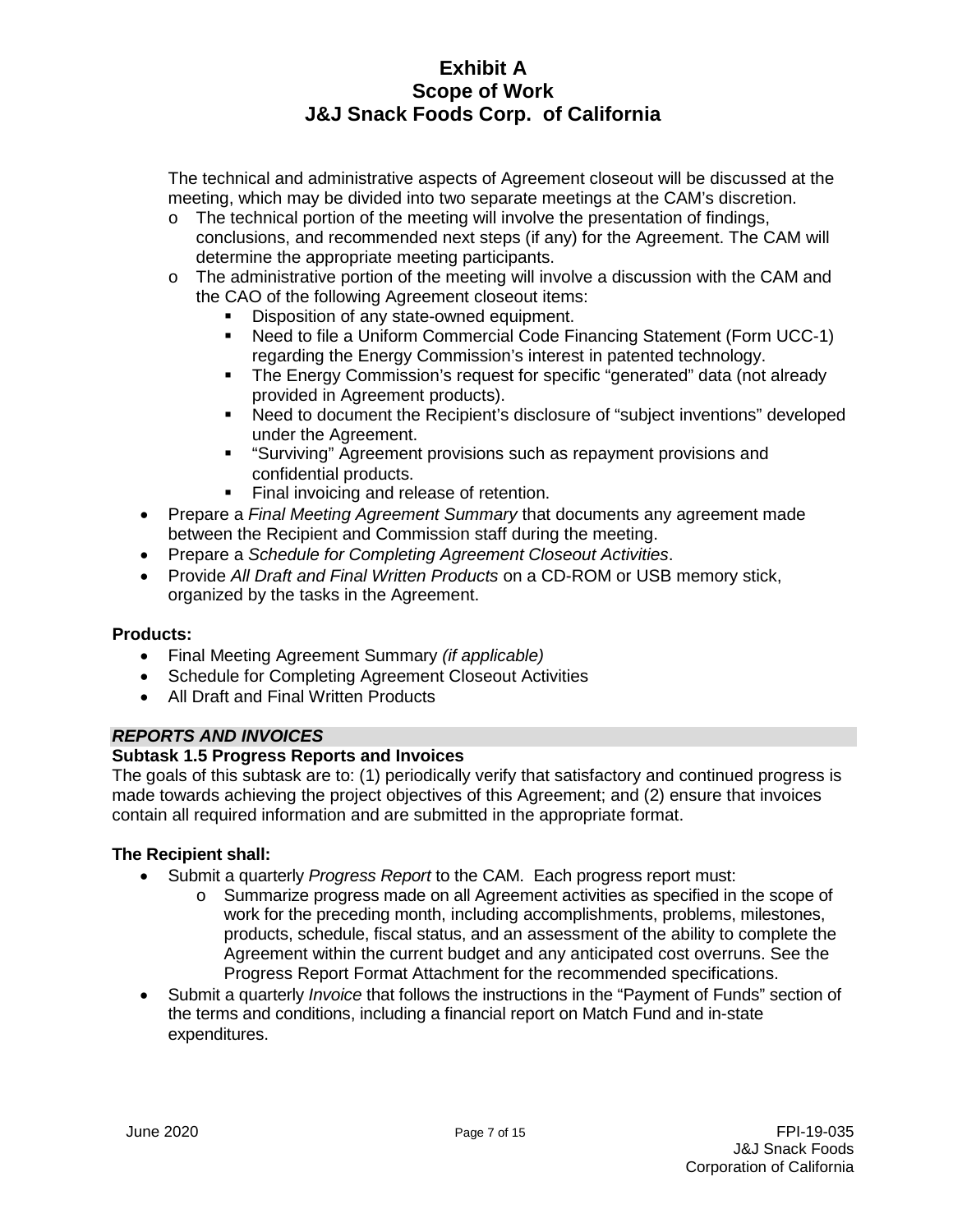#### **Products:**

- Progress Reports
- **Invoices**

### **Subtask 1.6 Final Report**

The goal of this subtask is to prepare a comprehensive Final Report that describes the original purpose, approach, results, and conclusions of the work performed under this Agreement. The CAM will review the Final Report according to the Project Schedule. When creating the Final Report, the Recipient must use the Style Manual provided by the CAM.

- 1) Prepare a *Final Report* for this Agreement in accordance with the Style Manual, and Final Report Template provided by the CAM with the following considerations:
	- Ensure that the report includes the following items, in the following order:
		- Cover page (**required**)
		- Credits page on the reverse side of cover with legal disclaimer (**required**)
		- Acknowledgements page (optional)
		- Table of Contents (**required**, followed by List of Figures and List of Tables, if needed)
		- Executive summary (**required)** following the Executive Summary **Template**
		- Include a summary table that includes the following information, but is not limited to (**required)**:
			- o Recipient name;
			- o Project description;
			- o Project location(s);
			- o Census tract;
			- o Dates: project selected and completed;
			- o GGRF dollars allocated;
			- o Leveraged and/or match funds;
			- o Estimated/actual total project GHG emission reductions;
			- o Estimated/actual energy saved (kWh, therms, or other fuels) for energy efficiency projects;
			- o Estimated/actual energy generated (kWh or therm equivalents) for renewable energy projects;
			- o Other benefits or results;
			- o Other market sectors that can benefit from the project
			- o Benefits to priority populations.
		- Appendices Include a copy of the M&V report for each demonstration site funded by the Energy Commission grant). (**required)**
	- Follow the Style Guide format requirements for headings, figures/tables, citations, and acronyms/abbreviations.
	- Ensure that the document omits subjective comments and opinions. However, recommendations in the conclusion of the report are allowed.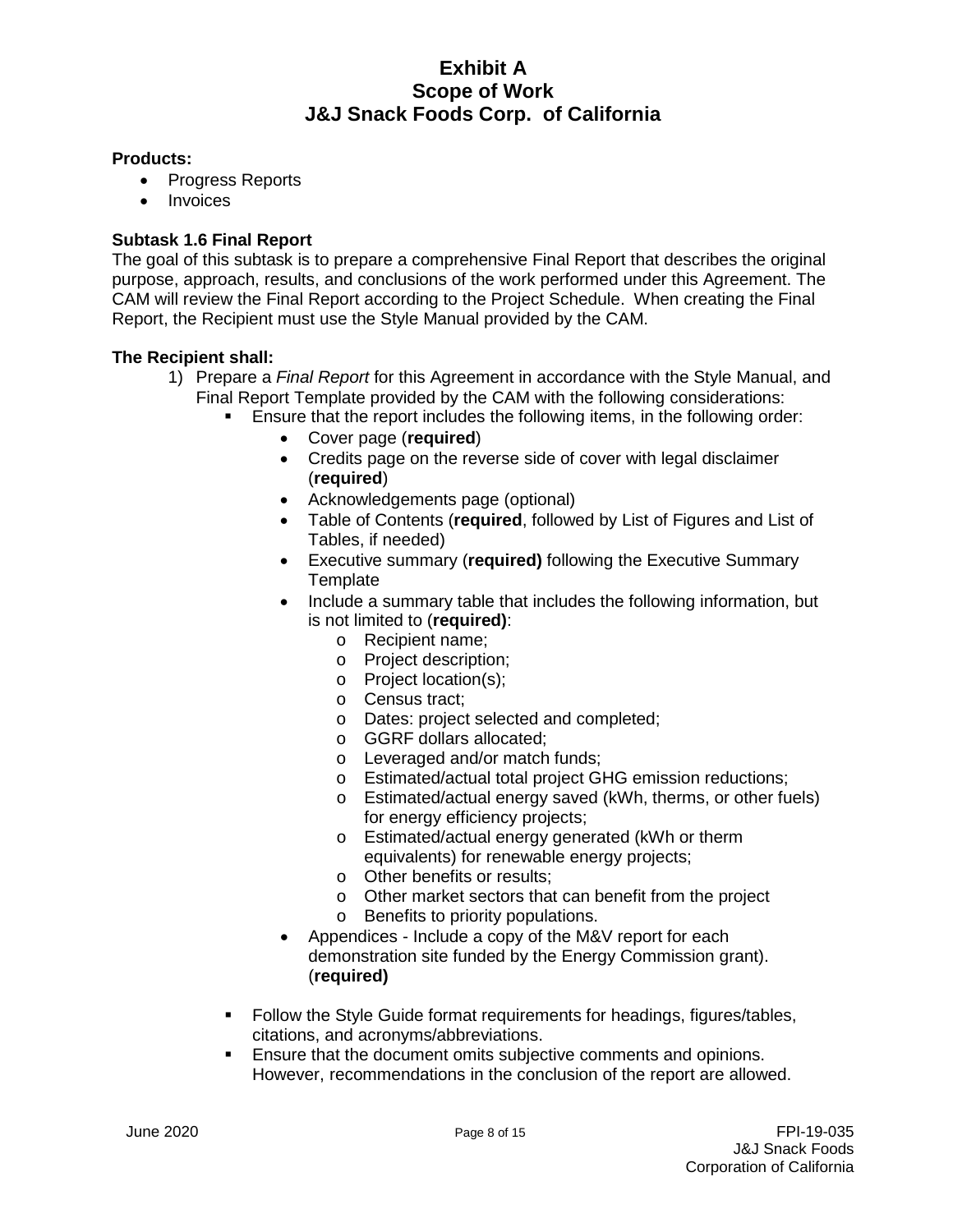- Submit a draft of the report to the CAM for review and comment according to the project schedule. The CAM will provide written comments to the Recipient on the draft product within 15 days of receipt
- Consider incorporating all CAM comments into the Final Report. If the Recipient disagrees with any comment, provide a written response explaining why the comment was not incorporated into the final product
- Submit the revised Final Report and responses to comments within 10 days of notice by the CAM, unless the CAM specifies a longer time period or approves a request for additional time.
- Submit one bound copy of the *Final Report* to the CAM along with *Written Responses to Comments on the Draft Final Report*.

#### **Products**:

- Final Report (draft and final)
- Written Responses to Comments on the Draft Final Report

#### **CAM Product:**

• Written Comments on the Draft Final Report

#### • *MATCH FUNDS, PERMITS, AND SUBCONTRACTS* **Subtask 1.7 Match Funds**

The goal of this subtask is to ensure that the Recipient obtains any match funds planned for this Agreement and applies them to the Agreement during the Agreement term.

While the costs to obtain and document match funds are not reimbursable under this Agreement, the Recipient may spend match funds for this task. The Recipient may only spend match funds during the Agreement term, either concurrently or prior to the use of Energy Commission funds. Match funds must be identified in writing, and the Recipient must obtain any associated commitments before incurring any costs for which the Recipient will request reimbursement.

#### **The Recipient shall:**

• Prepare a *Match Funds Status Letter* that documents the match funds committed to this Agreement. If no match funds were part of the proposal that led to the Energy Commission awarding this Agreement and none have been identified at the time this Agreement starts, then state this in the letter.

If match funds were a part of the proposal that led to the Energy Commission awarding this Agreement, then provide in the letter:

- o A list of the match funds that identifies:
	- The amount of cash match funds, their source(s) (including a contact name, address, and telephone number), and the task(s) to which the match funds will be applied.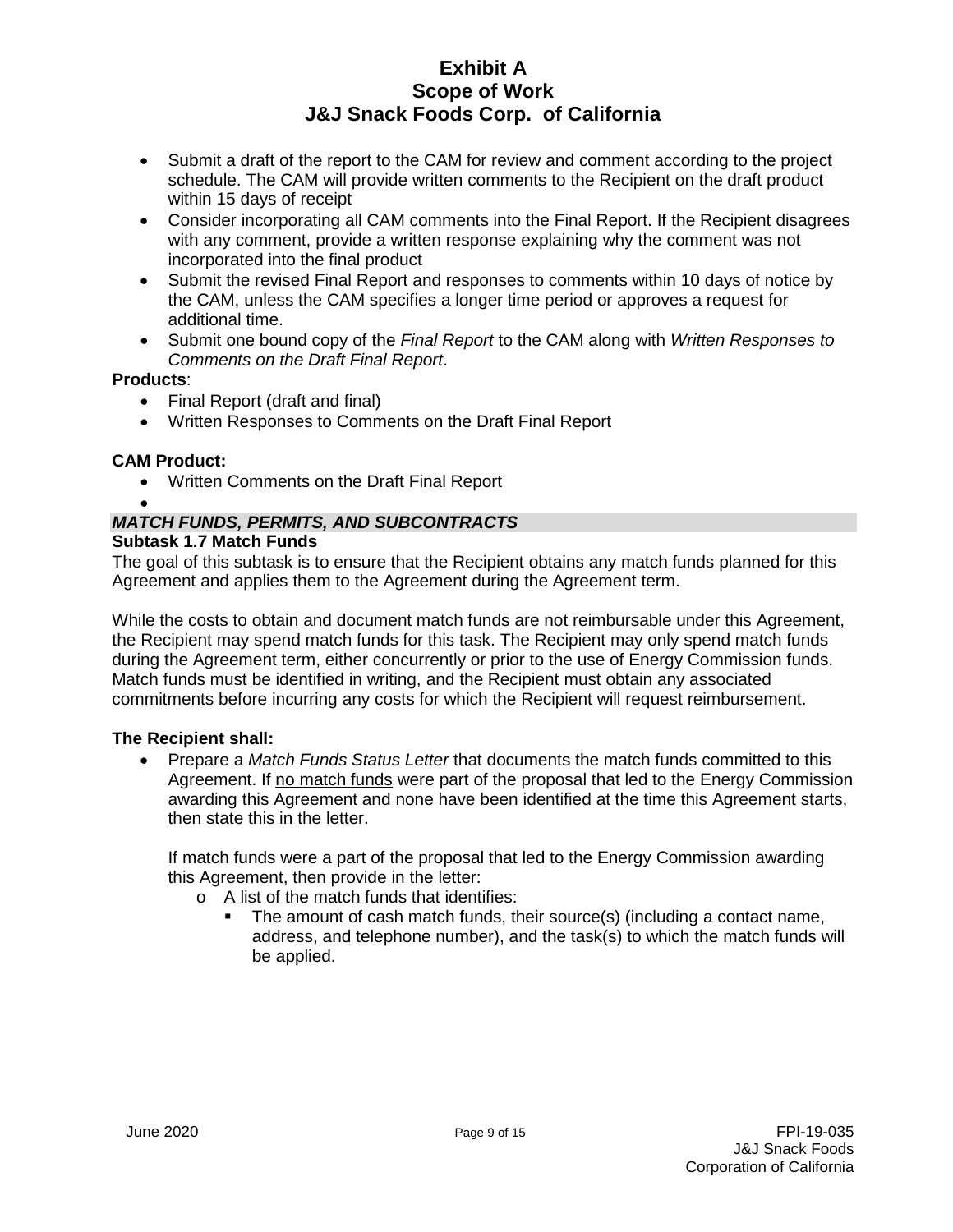- The amount of each in-kind contribution, a description of the contribution type (e.g., property, services), the documented market or book value, the source (including a contact name, address, and telephone number), and the task(s) to which the match funds will be applied. If the in-kind contribution is equipment or other tangible or real property, the Recipient must identify its owner and provide a contact name, address, telephone number, and the address where the property is located.
- If different from the solicitation application, provide a letter of commitment from an authorized representative of each source of match funding that the funds or contributions have been secured.
- At the Kick-off meeting, discuss match funds and the impact on the project if they are significantly reduced or not obtained as committed. If applicable, match funds will be included as a line item in the progress reports and will be a topic at CPR meetings.
- Provide a *Supplemental Match Funds Notification Letter* to the CAM of receipt of additional match funds.
- Provide a *Match Funds Reduction Notification Letter* to the CAM if existing match funds are reduced during the course of the Agreement. Reduction of match funds may trigger a CPR meeting.

#### **Products:**

- Match Funds Status Letter
- Supplemental Match Funds Notification Letter *(if applicable)*
- Match Funds Reduction Notification Letter *(if applicable)*

#### **Subtask 1.8 Permits**

The goal of this subtask is to obtain all permits required for work completed under this Agreement in advance of the date they are needed to keep the Agreement schedule on track. Permit costs and the expenses associated with obtaining permits are not reimbursable under this Agreement, with the exception of costs incurred by University of California recipients. Permits must be identified and obtained before the Recipient may incur any costs related to the use of the permit(s) for which the Recipient will request reimbursement.

- Prepare a *Permit Status Letter* that documents the permits required to conduct this Agreement. If no permits are required at the start of this Agreement, then state this in the letter. If permits will be required during the course of the Agreement, provide in the letter:
	- $\circ$  A list of the permits that identifies: (1) the type of permit; and (2) the name, address, and telephone number of the permitting jurisdictions or lead agencies.
	- $\circ$  The schedule the Recipient will follow in applying for and obtaining the permits.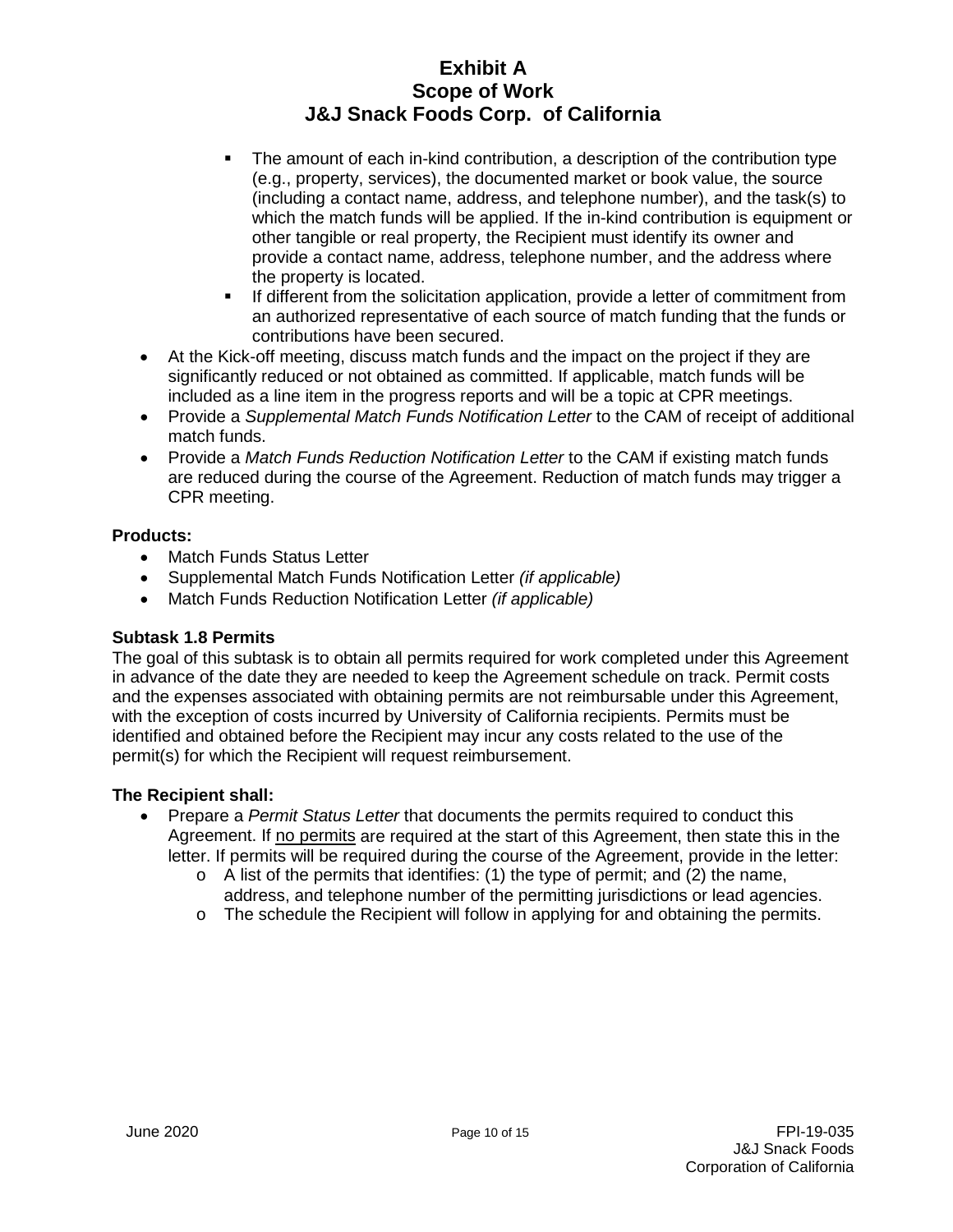- The list of permits and the schedule for obtaining them will be discussed at the Kick-off meeting (subtask 1.2), and a timetable for submitting the updated list, schedule, and copies of the permits will be developed. The impact on the project if the permits are not obtained in a timely fashion or are denied will also be discussed. If applicable, permits will be included as a line item in progress reports and will be a topic at CPR meetings.
- If during the course of the Agreement additional permits become necessary, then provide the CAM with an *Updated List of Permits* (including the appropriate information on each permit) and an *Updated Schedule for Acquiring Permits*.
- Send the CAM a *Copy of Each Approved Permit*.
- If during the course of the Agreement permits are not obtained on time or are denied, notify the CAM within 5 days. Either of these events may trigger a CPR meeting.

### **Products:**

- Permit Status Letter
- Updated List of Permits *(if applicable)*
- Updated Schedule for Acquiring Permits *(if applicable)*
- Copy of Each Approved Permit *(if applicable)*

#### **Subtask 1.9 Subcontracts**

The goals of this subtask are to: (1) procure subcontracts required to carry out the tasks under this Agreement; and (2) ensure that the subcontracts are consistent with the terms and conditions of this Agreement.

#### **The Recipient shall:**

- Manage and coordinate subcontractor activities in accordance with the requirements of this Agreement.
- Incorporate this Agreement by reference into each subcontract.
- Include any required Energy Commission flow-down provisions in each subcontract, in addition to a statement that the terms of this Agreement will prevail if they conflict with the subcontract terms.
- If required by the CAM, submit a draft of each *Subcontract* required to conduct the work under this Agreement.
- Submit a final copy of the executed subcontract.
- Notify and receive written approval from the CAM prior to adding any new subcontractors (see the discussion of subcontractor additions in the terms and conditions).

#### **Products:**

• Subcontracts *(draft if required by the CAM)*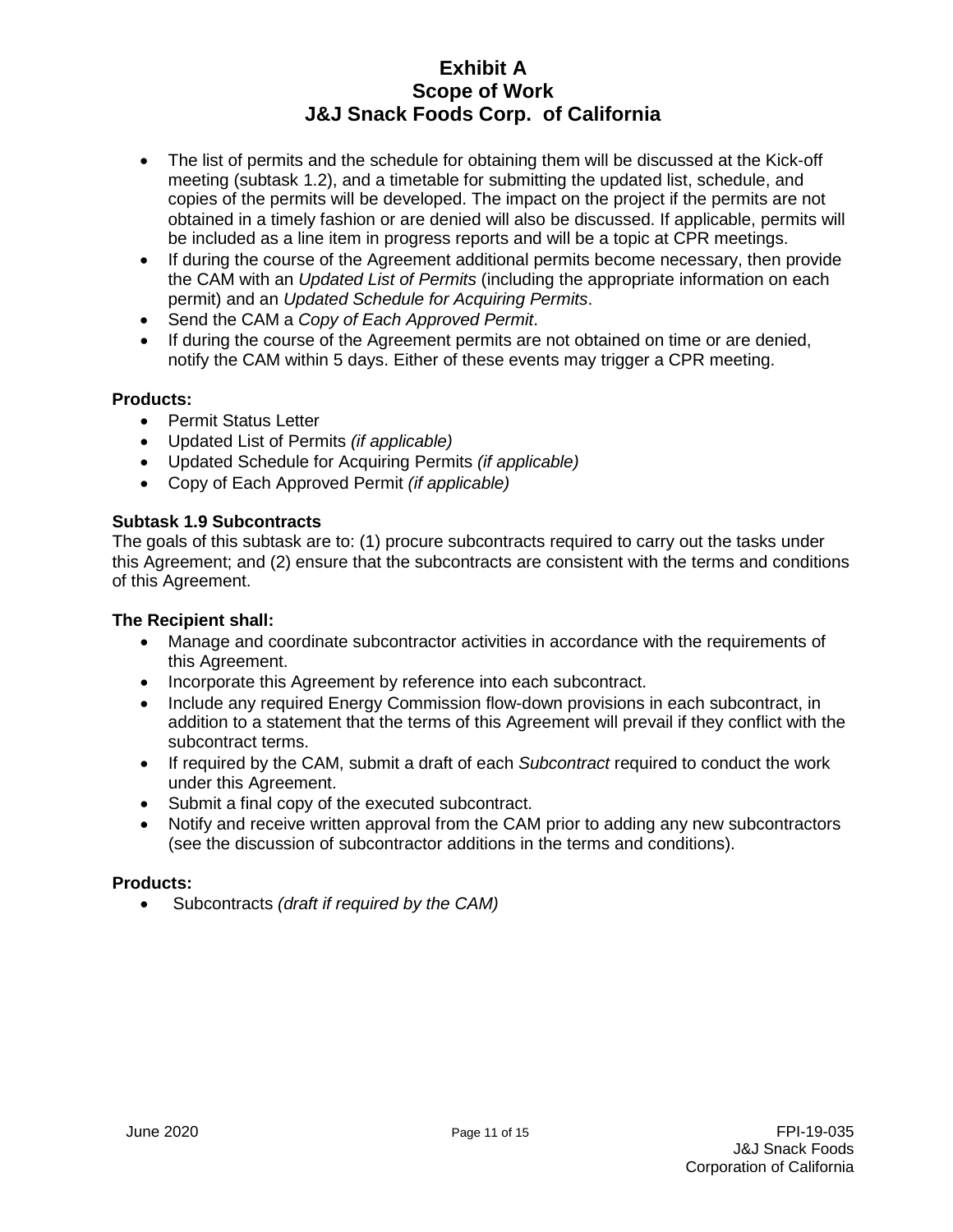#### **IV. TECHNICAL TASKS**

### **TASK 2: SITE PREPARATION AND EQUIPMENT PROCUREMENT**

The goal of this task is to prepare the site for the planned installation and procure the necessary equipment and materials for this project.

#### **The Recipient shall:**

- Develop detailed project installation schedule broken out over multiple stages to minimize disruption to production. The three phases include heat rejection upgrade (phase 1), spiral freezer upgrade (phase 2), and fryer upgrade (phase 3).
- Prepare mechanical, electrical, and structural engineering drawings and submit to City of Vernon for plan check.
- Update drawings based on plan check comments and pull authority to construct permits related to mechanical, structural, and electrical installation.
- Develop request for proposal materials based on the engineering drawings to get installation bids from refrigeration, electrical and structural contractors.
- Finalize contractor selection.
- Provide a *Site Preparation and Equipment Procurement Memo* for each planned phase of installation to include, but not be limited to:
	- o Summary of the steps to prepare the site;
	- $\circ$  Copy of the performance specifications for each equipment purchased by the grant.
	- o Summary of the bids received and from whom;
	- o Copies of all required permits needed for installation at each site;
	- o Copies of the final procurement documents and purchase orders; and
	- $\circ$  Status of the planned installation including preliminary schedule for equipment delivery and installation.

#### **Products:**

- Phase 1 Site Preparation and Equipment Procurement Memo
- Phase 2 Site Preparation and Equipment Procurement Memo
- Phase 3 Site Preparation and Equipment Procurement Memo

#### **TASK 3: EQUIPMENT INSTALLATION**

The goal of this task is to install and commission the equipment for this project.

- Phase 1: Heat Rejection Upgrade
	- o Set foundation and evaluated structure.
	- o Install new adiabatic fluid cooler for oil cooling.
	- o Install new oil cooling glycol loop pump, and associated electrical wiring to electrical room.
	- $\circ$  Install new water heat exchanger for pre-heating hot water, and associated storage tank.
	- o Install oil cooling piping and supports to each of the six screw compressors.
	- o Install new heat rejection control panel and electrical wiring to the electrical room.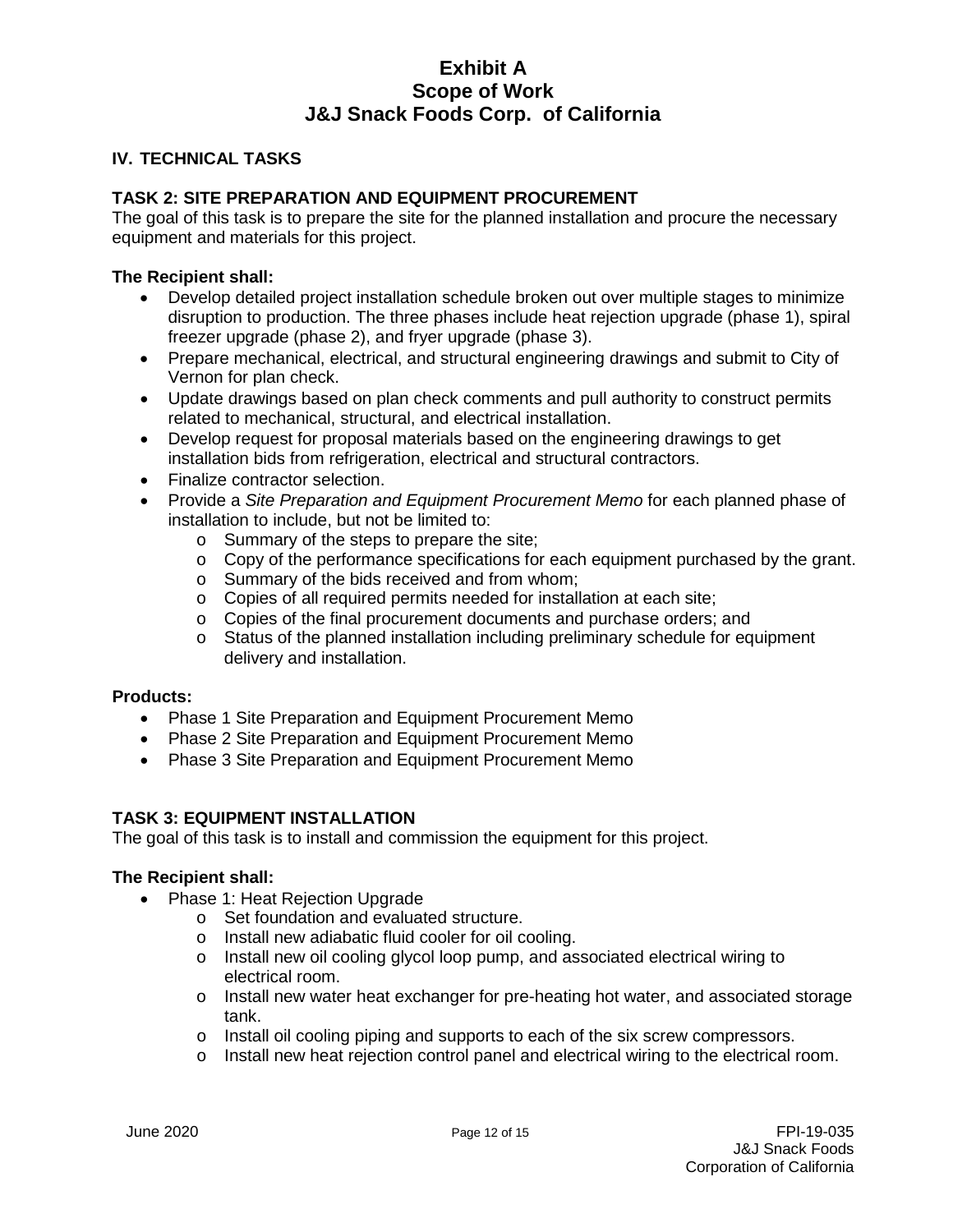- o Remove old condensers and replace with new model. Prepare and execute connections as needed.
- o Download the updated control system logic to existing programmable logic controller (PLC), and upgrade the human machine interface (HMI) graphics to match.
- o Remove existing booster compressor and replace with new variable speed model including demolition, preparing new foundation, installing new variable speed panel, and associated electrical wiring.
- Phase 2: Spiral Freezer Upgrade
	- o Install new fan control panels with variable speed drives.
	- o Install electrical wiring to fans in preparation for control change over.
	- o Download the updated control system logic to existing PLC, and upgrade the HMI graphics to match.
	- $\circ$  Install structural to support for dehumidification systems packaged dehumidification unit.
	- o Install air balancing system at inlet and outlet of spiral freezers and active control of production area make up and exhaust air.
- Phase 3: Fryer Replacement
	- o Demolish existing fryer.
	- o Install new fryer.
- Startup and commission all equipment and adjust to meet performance expectations.
- Provide an *Equipment Installation Memo* for each phase that shall include, but not be limited to:
	- o Summary of the equipment installation requirements;
	- o Identification of barriers involved during installation and discuss the steps taken to overcome those barriers; and
	- o Discuss results of equipment start-up and commissioning with respect to whether the equipment as installed meets the stated performance specifications.
- Prepare *Critical Project Report #1* and participate in a CPR meeting in accordance with subtask 1.3.

#### **Products:**

- Phase 1 Equipment Installation Memo (draft and final)
- Phase 2 Equipment Installation Memo (draft and final)
- Phase 3 Equipment Installation Memo (draft and final)
- CPR Report #1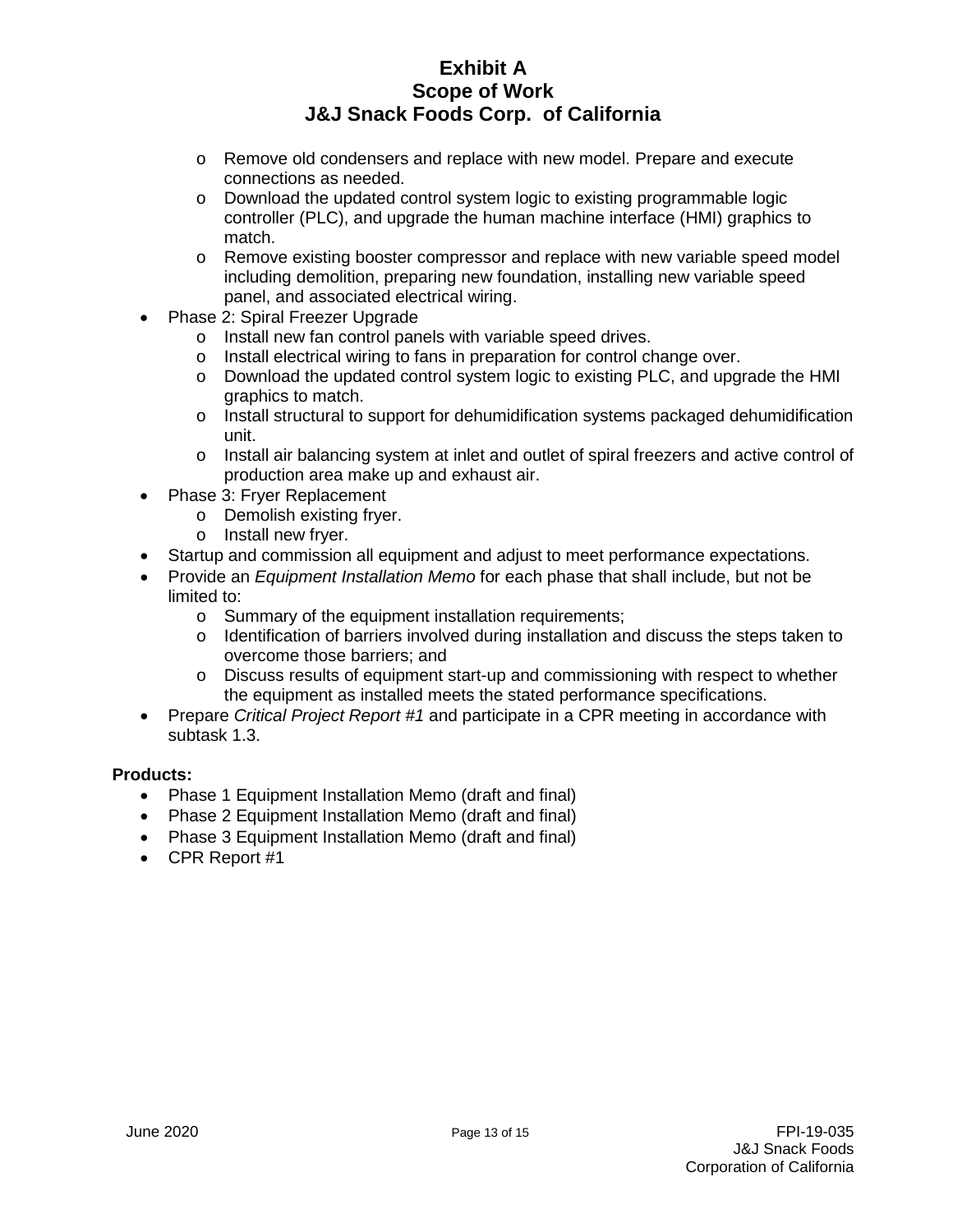### **TASK 4: MEASUREMENT AND VERIFICATION**

The goal of this task is to report the benefits resulting from this project by performing measurement and verification (M&V) of GHG emission and energy consumption reduction.

- Enter into agreement with M&V subcontractor per Task 1.9.
- Coordinate site visits with the M&V subcontractor at the demonstration site.
- Develop M&V protocol for pre-installation measurement (and calculations) for each phase:
	- o Electric, natural gas and/or other fossil fuel consumption and GHG emissions (use appropriate emissions factor from Attachment 8 of the grant solicitation) of the equipment/process/system(s)/sub-system(s) that are to be upgraded and/or replaced and/or modified.
	- o Ensure installation of sub-metering equipment and data loggers for pre/post data analysis.
- Prepare and provide a detailed *M&V Plan* for each phase to include but not be limited to:
	- $\circ$  A description of the monitoring equipment and instrumentation which will be used.
	- o A description of the key input parameters and output metrics which will be measured.
	- o A description of the M&V protocol and analysis methods to be employed.
	- o A description of the independent, third-party M&V services to be employed, if applicable.
- For each phase, perform three months (or shorter period as approved in writing by the CAM) of pre-installation measurements (and calculations) based on the M&V protocol for pre-installation.
- Prepare and provide a *Pre-Installation M&V Findings Report* that includes for each phase, M&V protocol, pre-install measurements (and calculations), analysis, and results performed in this task.
- For each phase, develop M&V protocol for post-installation measurements (and calculations) of:
	- o Electric, natural gas and/or other fossil fuel consumption and GHG emissions (use appropriate emissions factor from Attachment 8 of the grant solicitation) of the equipment/process/system(s)/sub-system(s) that will be upgraded and/or replaced and/or modified
- Perform 12 months (or shorter period as approved in writing by the CAM) of postinstallation measurements based on M&V protocol for post-installation.
- Provide a summary of post-installation M&V progress in Progress Report(s) (see subtask 1.5) which shall include but not be limited to:
	- o A narrative on operational highlights from the reporting period, including any stoppages in operation and why; and
	- o A summary of M&V findings from the reporting period.
- Analyze post-installation electrical, natural gas and/or other fossil fuel consumption and GHG emissions.
- Prepare and provide a *Post-Installation M&V Findings Report* for each phase that includes M&V protocol, pre and post install measurements (and calculations), analysis, and results performed in this task. Results should at a minimum report on the reduction of electricity, natural gas and/or other fossil fuel usage and reductions of GHG emissions that directly result from this project and include the following: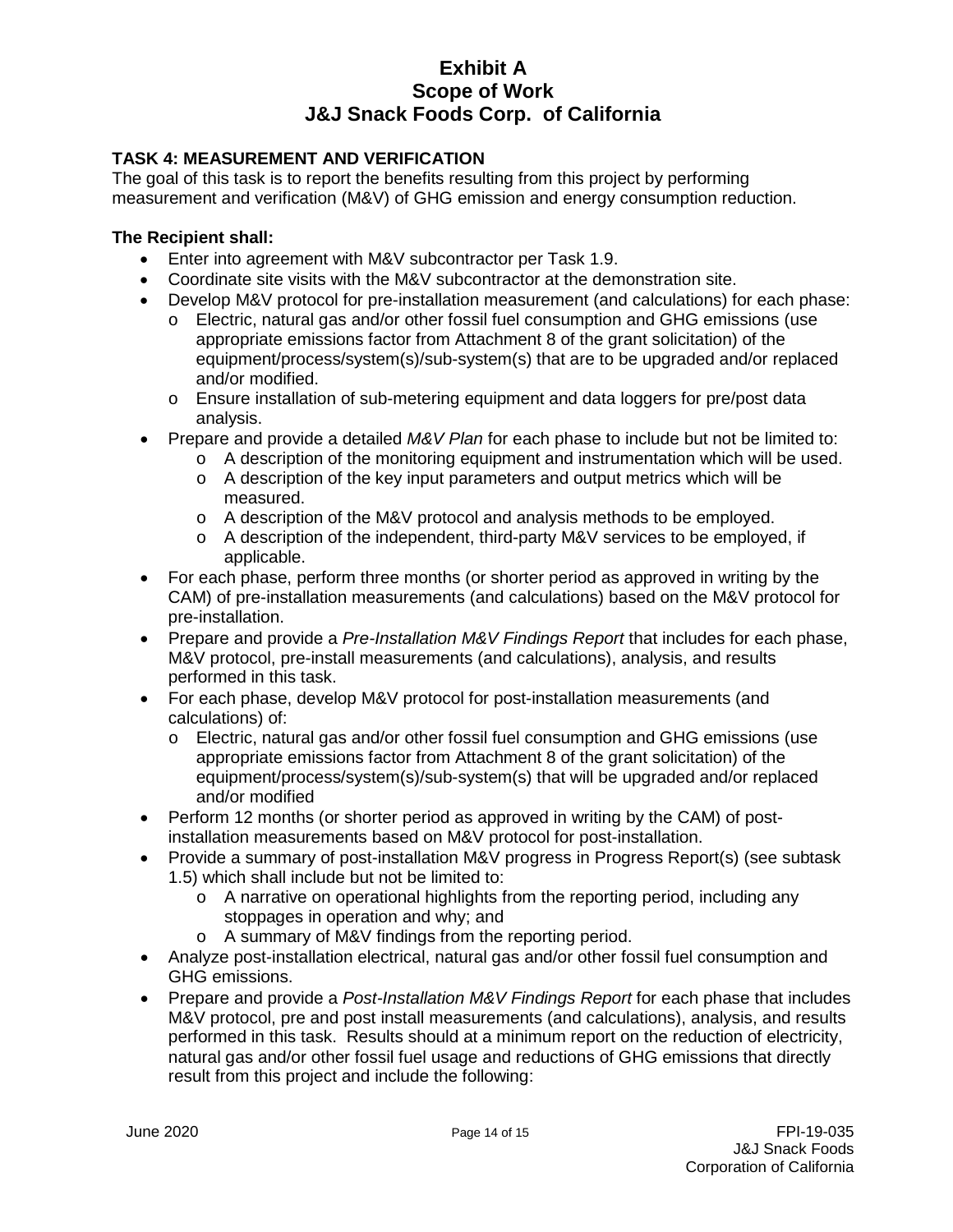- o Provide all key assumptions used to estimate and determine energy and GHG emission reductions (and additions, if applicable).
- o Provide all key assumptions used to estimate projected benefits, including targeted market sector (e.g., population and geographic location), projected market penetration, baseline and projected energy use and cost, operating conditions, and emission reduction calculations.
- o Discuss whether the energy and GHG emission reductions identified in section II. C were met.
- Prepare *Critical Project Report #2* and participate in a CPR meeting in accordance with subtask 1.3.

#### **Products:**

- M&V Plan (draft and final)
- Pre-Installation M&V Findings Report (draft and final)
- Post-Installation M&V Findings Report(s) (draft and final)
- CPR Report #2

### **TASK 5: TECHNOLOGY/KNOWLEDGE TRANSFER ACTIVITIES**

The goal of this task is to make the knowledge gained, project results, and lessons learned available to the public and key decision makers.

#### **The Recipient shall:**

- When directed by the CAM, develop *Presentation Materials* for an Energy Commissionsponsored conference/workshop(s) on the project.
- When directed by the CAM, participate in workshops symposium(s) sponsored by the California Energy Commission.
- Provide at least (6) six *High Quality Digital Photographs* (minimum resolution of 1300x500 pixels in landscape ratio) of pre and post technology installation at the project site(s) or related project photographs.

#### **Products:**

- Presentation Materials (draft and final)
- High Quality Digital Photographs

#### **V. PROJECT SCHEDULE**

Please see the attached Excel spreadsheet.